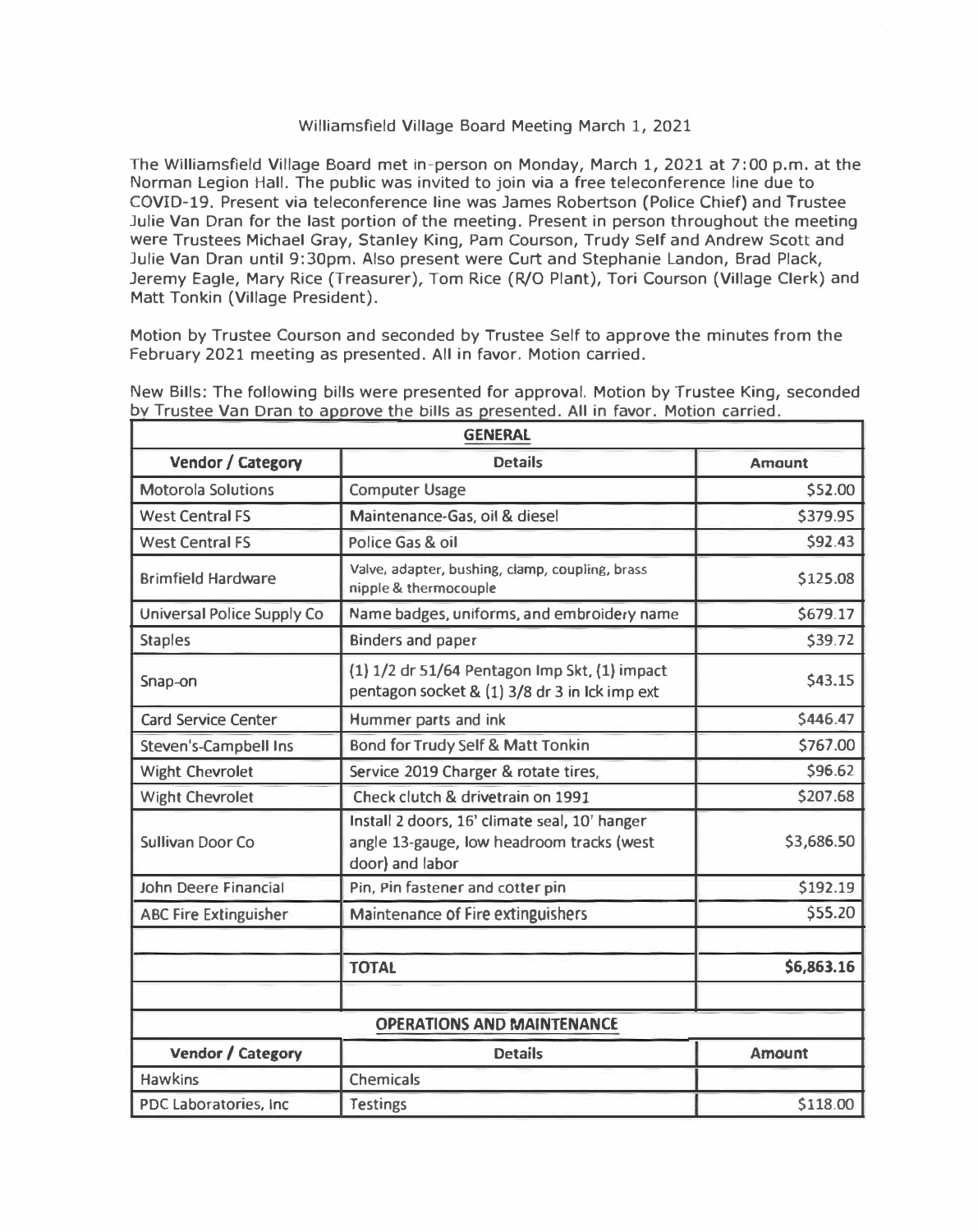| <b>Brimfield Hardware</b> | Utility knife and box white rags | \$18.98  |
|---------------------------|----------------------------------|----------|
| Corroro                   | Water tower yearly maintenance   | \$745.00 |
|                           | <b>TOTAL</b>                     | \$881.98 |

**MOTOR FUEL TAX** 

| <b>Engineering Fee</b><br>Bruner, Cooper & Zuck | \$161.59 |
|-------------------------------------------------|----------|
|-------------------------------------------------|----------|

**Financial Statements: Trustee Gray provided details on the review of financial statements, percent over and percent under for the month. Trustee Gray inquired how much of the**  walking path at Doubet-Benjamin Park was in the charges for park maintenance, as he felt like Parks Association should pay for the path extension. Treasurer Mary Rice stated of the \$10,993 - \$3,663 was for work associated with the gift from the Norman Foundation. The regular maintenance bills were larger than usual in part because of \$5,875 from Rick LaFollette repairing the Village's farm ground. Trustee Courson stated the labor for Spoon **River Landscaping is higher because there were no volumeter workdays due to Covid.**  Trustee Courson also requested that the remainder of the money that was donated to the Parks Association from the Ralph Norman Foundation be transferred out of the Village's **account into the Park's account so the 2021 park budget can be figured accurately for their goals, they can pay the vendors directly instead of Mary writing the check; there is \$11,336 left in the fund. The Board agreed to transfer the funds. Motion by Trustee Gray and seconded by Trustee Van Oran to approve the financial statements. All in favor. Motion carried.** 

**President Tonkin stated the Village's auditors noticed that over several years there have been expenses (insurance, taxes) from the water fund that were covered by the general fund and has accrued to \$21,123. Although it is allowed for the general fund to cover anything, doing so means the actual cost of running the water department isn't accurately reflected in water fund expenses. There are 2 options-the general fund can forgive the water fund, or the water fund can pay the general fund back over 12 months. It will be discussed later when the budget is figured.** 

**Public Comment: Curt and Stephanie Landon and Brad Plack expressed their concerns·with people not stopping at Pine and Gale Street stop signs, the rumble strips and bigger stop signs have not helped at all. They realize police presence cannot always be there, but someone is going to get injured; there are several children that walk on that street. They stated Wright Tree Service employees, parents dropping kids off for school or picking up, people leaving ball games, all ages, and all times of the day fly through the stop signs. They**  suggested a speed bump like Victoria recently had installed, because putting the stop sign **at Gale would allow drivers to drive even faster down Pine. The Board agrees this is a major problem and has been for some time now. Trustee Scott is going to follow up regarding the speed bump like Victoria installed, and to find out what liabilities the Village may have if damage resulted from a speed bump. Mary Rice stated she still has not received W-4 from Mark Niebuhr, Don Smith, James Robertson, Julie Van Oran and Susan Ott.** 

**Correspondence: President Tonkin stated the Village received a Thank You certificate from the US Department of Census for cooperating in the Census. Tori Courson stated the next paint and electronic recycle day will be held Saturday April 24. Bruner, Cooper and Zuck**  *gave* **all the Board members a desk calendar.**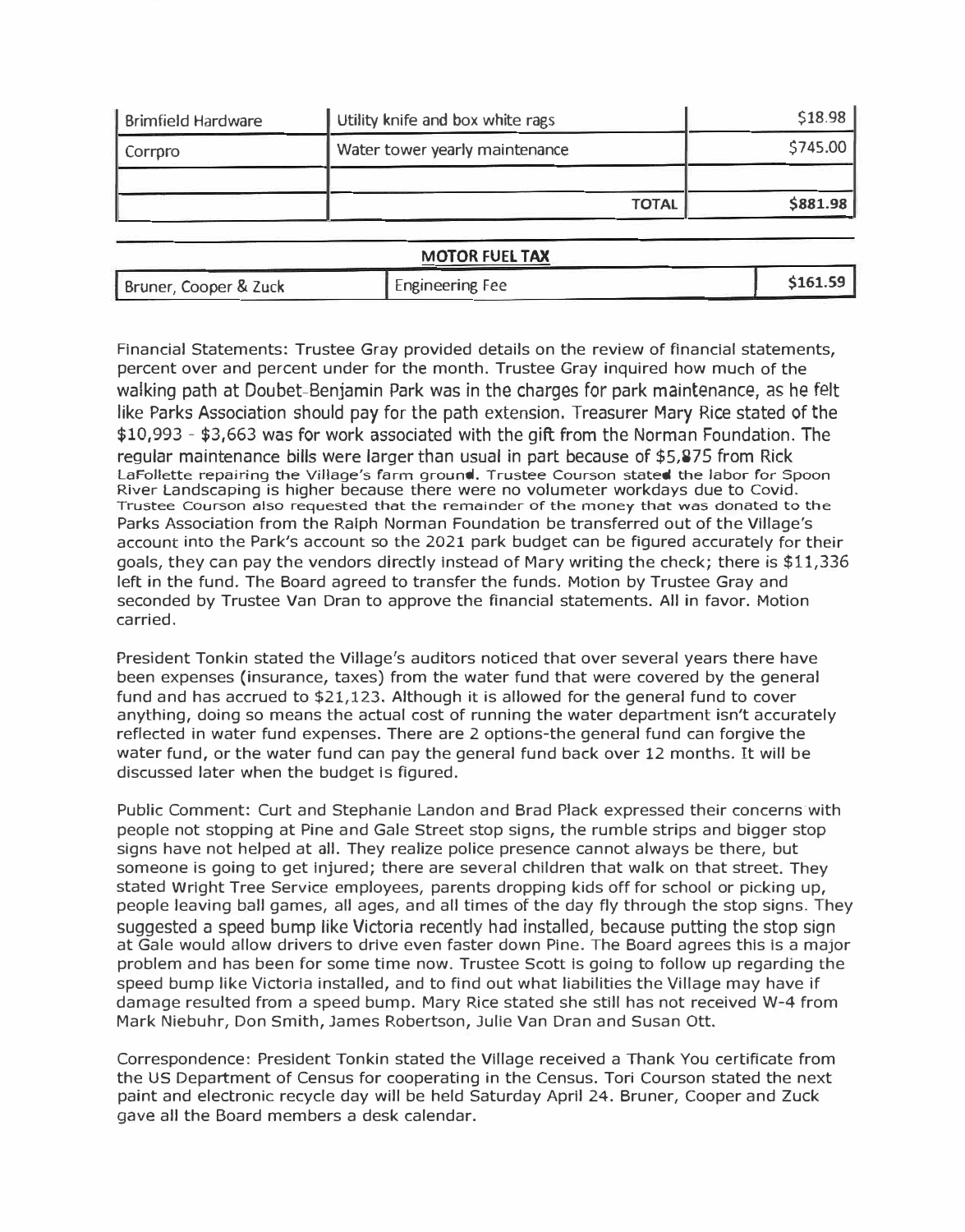Street Report: Trustee King stated they plowed a lot of snow and Curt plowed the sidewalks, the maintenance department will need a new mower come springtime, the power steering pump went out in the Hummer while plowing snow; Don and Mark replaced it.

Police Report: Via teleconference; Chief James Robertson stated the squad car is at Kunes getting lifters replaced under warranty and will be done later this week.

The following calls for service were handled by the police department for the month of February:

| $\sim$ bive in $\sim$ in $\sim$ |                            |  |  |  |
|---------------------------------|----------------------------|--|--|--|
| Category                        | <b>Status / Resolution</b> |  |  |  |
| (5) Person Down                 | Medical                    |  |  |  |
| Road Hazard                     | Removed                    |  |  |  |
| <b>Gas Leak</b>                 | No report - County handled |  |  |  |
| (3) 911 hang up                 | No issues/accidental       |  |  |  |
| Information                     | Repossession in the area   |  |  |  |
| Alarm                           | Bank (False alarm)         |  |  |  |

## **POLICE PEROPT**

## **CITATIONS ISSUED IN FEBRUARY**

| <b>Violations</b>           | <b>Citations</b> | <b>Warnings</b> |
|-----------------------------|------------------|-----------------|
| Seatbelt                    |                  |                 |
| Speeding                    |                  |                 |
| Disobeyed Stop Sign         |                  |                 |
| <b>Ordinance Violations</b> |                  |                 |
| Other                       |                  |                 |

Parks Report: No meeting was held.

Veteran's Memorial Committee Report: There were 161 surveys received; there will be graphs and comparisons prepared to help the committee. Farmers market was the top suggestion.

Water Report: Tom Rice stated an electrician had to reset the speed drive, there is a leak on the roof at the KP Hall. President Tonkin, Stuart Hickerson and Mark Niebuhr have been taking notes from Tom on how to sample and test at the water plant for backup.

Maintenance Department: Trustee King stated the garage doors that were donated from Oak Run have been installed, there are 5 residents with exceptionally low water pressure on Walnut Street due to a leak that cannot be found, Backhoe Joe was eventually called in to help and he thinks he found the leak. Mark and Don were checking on the leak twice a day hoping to find it. The lines along East Gale are due to be replaced with the next water project. Water was turned off in a home that is being remodeled and